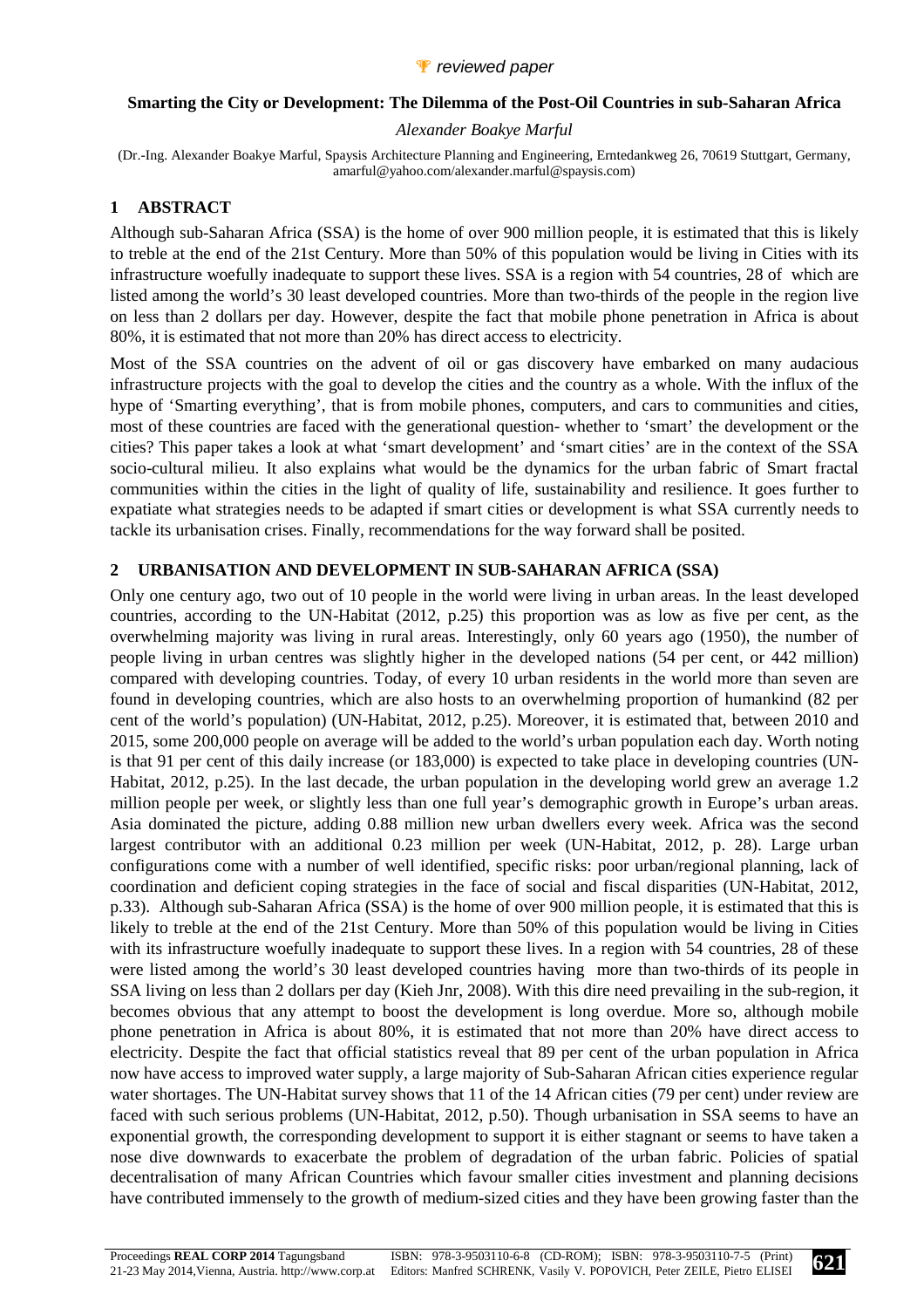largest cities (Kieh Jnr, 2008). African city development is an expression of rapid population concentration characterised by urbanisation running ahead of industralisation;slow or declining economic growth and imbalance between industrial, social, administrative infrastructures and the demand cum expation of the inmigrants (Kieh Jnr, 2008). More so in developing countries, especially SSA, urbanisation and city development are characterised by 'international demenstration effect' whereby national surpluses (if any) are wasted by elite purchases of fashionable consumer goods rather than being used to stimulate the local economy (Herman, 1999). This trend is not only far from smart development but could be as well described as unintelligent.

## **3 DEFINITION OF 'SMART DEVELOPMENT' AND 'SMART CITY'**

## **3.1 What is development?**

Development implies changes in the economic, social and environmental situation of individuals, households, groups, institution, firms and countries (Zeller, 2011). These changes overtime could be referred to as process of development whereas the situation at a certain point in time as the state of development. Though changes over time are certain to make individual or groups worse off while others better, development is understood intrissically as something positive(Zeller, 2011). Development as a term is usually used with different connotations and sometimes behaves as suffix, it's therefore ambigous and depends on the value concepts. Due to the multiplicity of objectives and viewpoints regarding 'good' development in any society, the term development defies precise definition (Zeller, 2011). The SSA lags both in the process and the product. The process of development is stagnated and the state of development appalling. It is only when the process of the development is 'smarted' that would be relevant if the state of development is usually affected by the objectives pursued by development strategies and policies and thus determines which policy instruments, programmes and projects should be considered for promoting development. Hence the stem of development being referred to in this paper may be group into Ecological, Historical, Political, Social, Human, Economic and Technological. The foundational or root process that lead to the desired changes include hard and soft infrastructure development whilst the geo-spatial environment consisting of the rural or urban communities may be considered as the product or fruit.What one sees as a geo-spatial environment could be referred to as a city, town, community or village and has its foundation from the hard and soft infrastructures that have been created over a period. The city is thus a product of developments and hence the big question is - do we 'smart' the Product or the Process?

## **3.2 Smart development as a function of smart infrastructure**

Smarting a system is enabling behaviourial change via community engagement using contemporary information communications technology to generate a resilient and sustainable output (ARUP, 2011). This entails the design and implementation of sensor instrument networks and associated technologies that report in the activity and performance of the infrastructural system. In 'Smart Development' provision of real-time data allows the out-sourcing and procurement, operational frameworks and management, organisational structure and data policies. Whereas, with 'Smart Infrastructures', the process of engagement and management is affected possitively as better information is released to users for behavioural change, emissions reduction and increment of quality of life.

The term infrastructure connotes the underlying structural 'base' of a society or economy that helps it to function and without which economic growth and overall development is severely hampered (Caves, 2005; Chambers, 2007). Caves (2005) defined infrastructure as 'the physical structures, facilities, and networks which provide essential services within a community such as transportation, utility companies, water and communication systems as well as public facilities such as schools, hospitals, and government buildings'. In an attempt to distinguish between different groups of infrastructure, Caves (2005) described comprehensively as: capital assets that traditionally have included public and privately owned facilities and systems such as utilities (gas and electricity, water supply and sewerage, waste collection and disposal, storm water management); public works (roads and bridges, dams and canals, ports and airports, railways, transit and other transportation services); community facilities (schools, parks, recreation, hospitals, libraries, prisons, civic buildings); telecommunications (telephone, fax, internet, radio, television, satellites, cable, broadband, multimedia); and knowledge networks (universities, research institutes, corporate research and development, government, philanthropic foundations, libraries, museums, archives) (2005, p.261).



**622**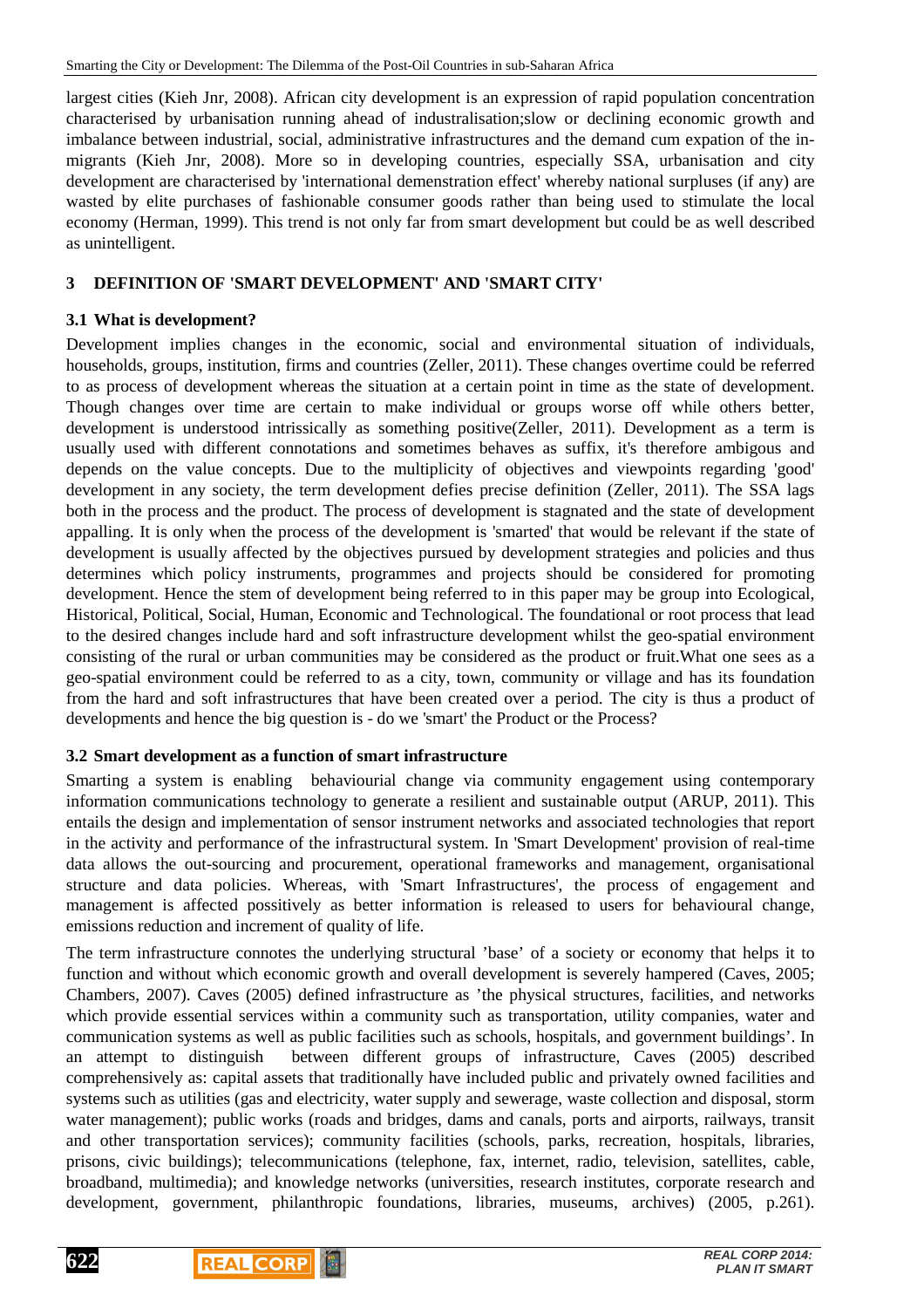Consequently, due to the broad nature of what infrastructure means, it could be classified as soft and hard/physical. Smart urban infrastructure can keep track of city operations, predicting faults before they occur, while optimising delivery of resource or services to match demand. For the development to be smart, one has to reckon that instrumenting resource systems and infrastructures is vital and crucial. For example, sensors located on existing infrastructure, can monitor water quality or air quality or mobile phone data, revealing patterns of movement and energy use in the city. Hence soft and hard/physical classification of Smart urban infrastructure could be expatiated as follow:

(a) Physical/Hard infrastructure refers to the large physical/technical/fixed networks and capital assets, as ecological capital and digital capital, serving to convey or channel or transmit people, vehicles, materials, fluids, energy, information, or electro-magnetic waves. It is the base for the functioning of a smart nation, as:

- Green Infrastructure, Land, Environment and Landscape
- Sustainable Transportation infrastructure
- Green Energy infrastructure
- Water management infrastructure
- Smart Communications infrastructure
- Solid waste management infrastructure
- Environment/Earth monitoring and measurement networks
- Basic energy or communications facilities, such as oil refineries, gold mines, coal mines, oil wells and natural gas wells, radio and television broadcasting facilities, are classified as part of national infrastructure.

(b) Soft infrastructure refers to all the institutions which are required to maintain the economic, health, cultural and social sustainability and quality of being of a country/region/area/city. Smart soft infrastructure systems include the fixed assets, the control systems and intelligent software to operate, manage and monitor the systems, as well as constructions, facilities and vehicles. For the scope of this discussion, smart soft infrastructure comprises;

- Smart Financial System,
- Smart Education System,
- Smart Health Care System,
- Smart System Of Government,
- Smart Law Enforcement System,
- Smart Emergency Services
- Smart Defence System.

The infrastructural integrity of the cities in SSA is critically important as it can either create a technological lock-in or facilitate 'positive' change or development towards smartness. Deficient Power infrastructure constrains social and economic development in SSA. Most SSA countries, especially those with post-oil economies are in the midst of power crises which is characterised by inadequate, unreliable and costly electricity infrastructure. Infrastructure is also an important input into human development. Better provision of electricity improves healthcare because vaccines and medication can safely be stored in hospitals and food can be preserved (Jimenez and Olson, 1998; Ebehard & Shkaratan, 2012). Electricity also improves literacy and primary school completion rates because pupils can read and study in the absence of daylight (Ebehard & Shkaratan, 2012). Similarly better access to electricity lower cost for business and increases investment, driving economic growth positively (Reinikka and Svensson,1999; Ebehard & Shkaratan, 2012).This correlation could also be extended to the supply of transport, food and water related infrastructures.

## **3.3 The city as a cncept and place**

Although the terms urban and city according to Herbert & Thomas (1990) have often been used interchangeably by urban geographers, Caves (2005) defines a city as a permanent and densely settled place with boundaries that are administratively identified. The classification of a city may vary and overlap as this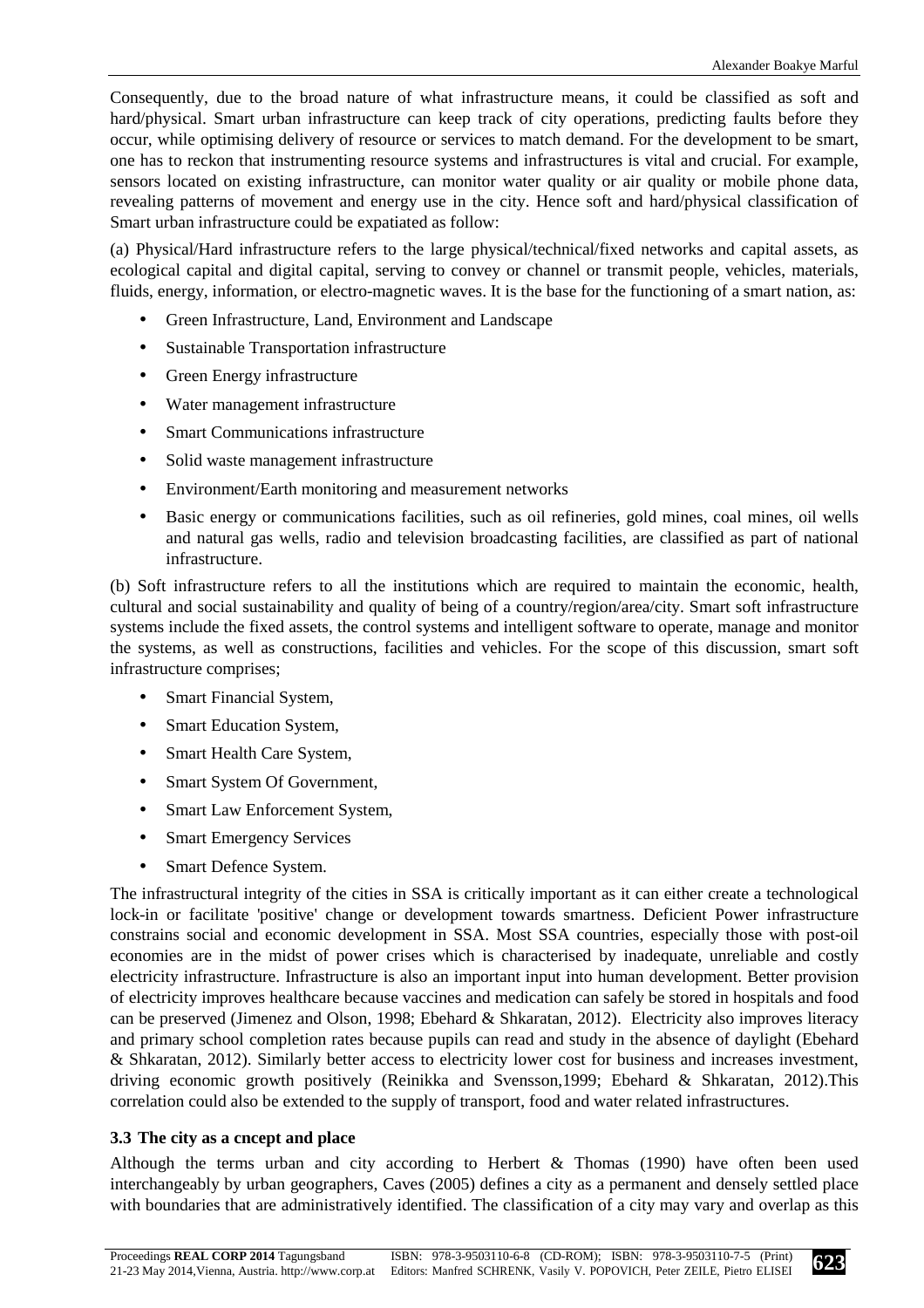may depend on the geographical location, settlement pattern, time/age, the city's economic base, its function, population size and density (Herbert & Thomas, 1990; Caves, 2005). The type, growth and function of a city may be specific or diversified and may change over time (Kotler, Haider, & Rein, 2002; Caves, 2005). The city is the embodiment of an urban lifestyle characterized by individuality and impersonal relations (Herbert & Thomas, 1990). The city is also distinguished from a village by its sheer numbers, retail outlets such as shopping centres, medical centres, offices, banks; public utilities, bright street lights, extensive transportation network, cars; and entertainment or leisure avenues such as golf courses, parks, pubs and restaurants (Herbert & Thomas, 1990; Potter & Lloyd-Evans, 1998; Caves, 2005; Williams, 2005).

Conceptually, a city's importance is not just limited to itself but also functional to the surrounding towns and cities within a nation or region (Herbert & Thomas, 1990; Caves, 2005). A city may function as an industrial centre, administrative centre, transport node or commercial centre inter-alia. Most cities and towns however, as O'connor (1983) posits, in developing countries, are the result and dynamics of colonial and post-colonial processes or policies. As indicated in Box 1, there are about seven different types of cities by O'Connor's analysis of the progressional formation of SSA cities. These historic conceptualisations of most SSA cities have direct reflection of the current city structure governance and urban fabric.

More so, the city as a basis for economic activities essentially, 'every place performs a particular economic function' (Kotler et al., 2002, p.230). Cities have a primarily non agricultural economic base often distinguished by a more industrial and service oriented economic base (Jacobs, 1984; Herbert & Thomas, 1990; Caves, 2005). They are economically efficient in that they are a location for dense economic activity (Jacobs, 1984). They serve as a place for mobilizing the production and consumption of goods and services. The city as a place has a meaning and value for its dwellers or simply having a 'unique spirit of place' (Holloway & Hubbard, 2001 p 68). It is this sense of meaning and value that holds a point of significance for place marketing. Besides, a positive economic growth enables the city itself to expand in size and develop basic infrastructure which combined with better incomes leads to a higher standard of living, acting as an urban pull which attracts jobseekers and migrants (Jacobs, 1984; Potter & Lloyd-Evans, 1998).

*Box 1: Conceptual Typology of African Cities* 

*In a more comprehensive analysis O'Connor (1983) identified seven types of African city:* 

*(1) The Indigenous City. Indigenous cities were constructed in the period prior to European colonization in accordance with local values and traditions.* 

*(2) The Islamic city. Though influenced by an urban tradition brought across the Sahara, most Islamic cities were built by Africans, with local initiatives dominant in their early growth. Found across much of the Sahara, this type includes Tombouctou, Katsina and Sokoto.* 

*(3) The Colonial City. Established by Europeans, mainly in the late nineteenth and early twentieth century's, colonial cities comprise the majority of urban centres in tropical Africa and include most of today's capital cities.* 

*(4) The European City. Founded primarily in southern and eastern Africa, for example Nairobi, Lusaka and Johannesburg, these settlements were established by and principally for Europeans. African in-migration and permanent residence were constrained, subject to the labour requirements of the Europeans.* 

*(5) The Dual City. In a dual city, two or more of the above types are combined, as in Kano, where a walled Islamic city is surrounded by a modern colonial-type city, or Khartoum–Omdurman, where the Islamic and colonial city elements are separated by the river Nile.* 

*(6) The Hybrid City. A hybrid city is one that comprises indigenous and alien elements in roughly equal proportions (as in the dual city) but in which the parts are integrated. This urban type has increased since decolonisation as cities expand and become more integrated. Examples include Accra, Kumasi and Lagos.* 

*(7) The Apartheid City. South Africa's apartheid city represented a unique form of urban social segregation that dominated the national urban system for most of the second half of the twentieth century. The roots of the apartheid city lay in the concept of 'separate development' and in early British colonial policy, which favoured 'native' reserves* 

*Source: (O'Connor, 1983; Pacione, 2009, p. 468-470)*



**624**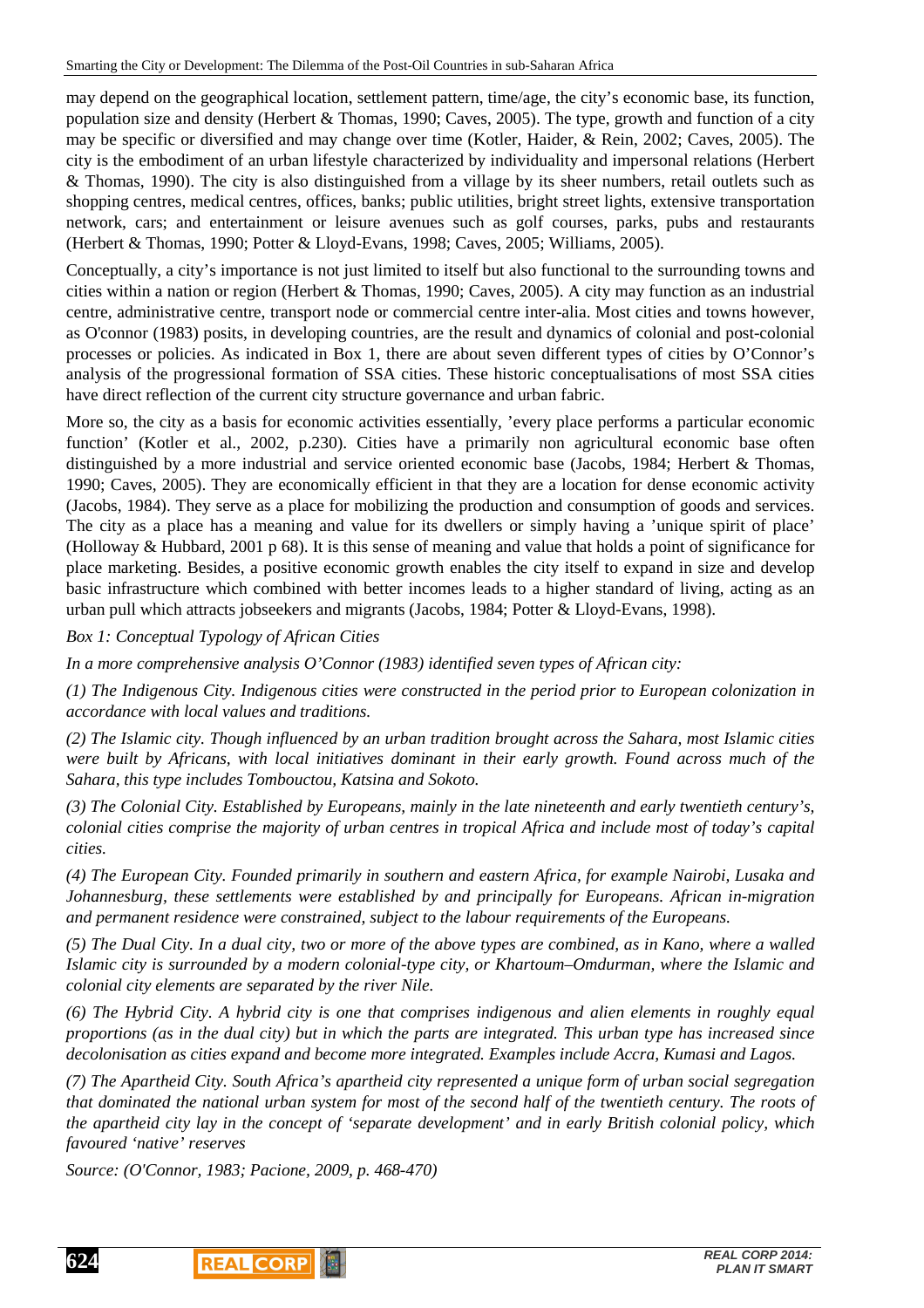Cities are centres of innovation and not surprisingly, there is a strong association between industrial agglomeration and urban growth (Glaeser, 2000, p. 138; Porter, 2000). Across space and time, cities have been pivotal in civilizations and reputedly, most cities in developed countries are characterized by industrial growth (Herbert & Thomas, 1990; Potter & Lloyd-Evans, 1998). The city structure refers to the pattern or arrangement of the development blocks, streets, buildings, open space and landscape which makes up the urban areas (Marful, 2012). It is the inter-relationship between all these elements and the landscape, settlement and movement that creates the framework for the structure of the city to be appreciated. The structure which provides the basis for detailed designed of the constituent elements also provides a coherent framework for individual designs to be implemented (Marful, 2012). As a place, the city structure provides integration through connection and overlapping of contingent areas. They also demonstrate functional efficiency which is reflected in the working together of individual elements (building, streets) (Marful, 2012).

### **3.4 Smart city – a cfunction of smart development**

Just as the definition of development, Smart City is another term that has generated a lot of debate in recent times. While images of the digital city, intelligent city, high-tech district and neighbourhoods of smart communities abound, they fail to convey what it means to be smart and why it is important for cities to be defined in such terms (Deakin & Al Waer, 2012, p. 9). Whereas Deakin & Al Waer, (2012) suggest that progressively smart cities must be seriously start with people and the human capital side of the equation, rather than blindly believing that IT itself can automatically transform and improve cities, Holland (2008) infers that, the recent developments have more to do with cities meeting the corporate branding needs of marketing campaigns than the social intelligence required for them to be smart. Hollands (2008), futher posited that cities too often claim to be smart whithout defining what this means or offering the evidence to support such claims. A smart city as posited by ARUP (2011) is one that uses technology to transform its infrastructure and make better use of energy and resources. Information and communications technologies (ICT) can be deployed to create new, intelligent ways of making our urban centres more resources efficient and reduce their carbon footprint. It goes further to suggest that what makes a 'Smart City' smart is the combined used of leadership, urban informatics and systems architecture (or smart systems) to enable residents to make better and more informed choices. The Smart city is further being developed as a concept which many communities and states are deploying as part of their developmental (positive change) strategy.Though a Smart city also uses technology to transform its basic infrastructure and optimise energy and resource usage, it's also all about giving people better information so that they can behave differently in itheir energy and resource usage.

However, according to Climate Consortium Denmark (2011) 6 dimensions to a 'smart' city and these dimensions interact progressively through integrated systems to function effectively. The Consortium opines that, whether developing new cities from scratch or rebuilding existing cities, the challenge is to ensure that the city becomes more liveable, economically successful, and environmentally responsible. A research project carried out by European Smart Cities defines a 'Smart City' as a city that performs well in these 6 dimensions:

- Smart economy: High productivity, entrepreneurship and ability to transform
- Smart mobility: Strong ICT infrastructure and sustainable transport systems
- Smart environment: Sustainable resource management, pollution prevention, environmental protection
- Smart people: Diversity, creativity and participation in public life
- Smart living: Cultural facilities, housing quality, health and safety issues
- Smart governance: Political strategies and perspectives, transparency and community participation in decision making

It could be seen that all the above six dimensions are aspects of the the process of development hence a smart city can only exit if the development is tackled in a smart way.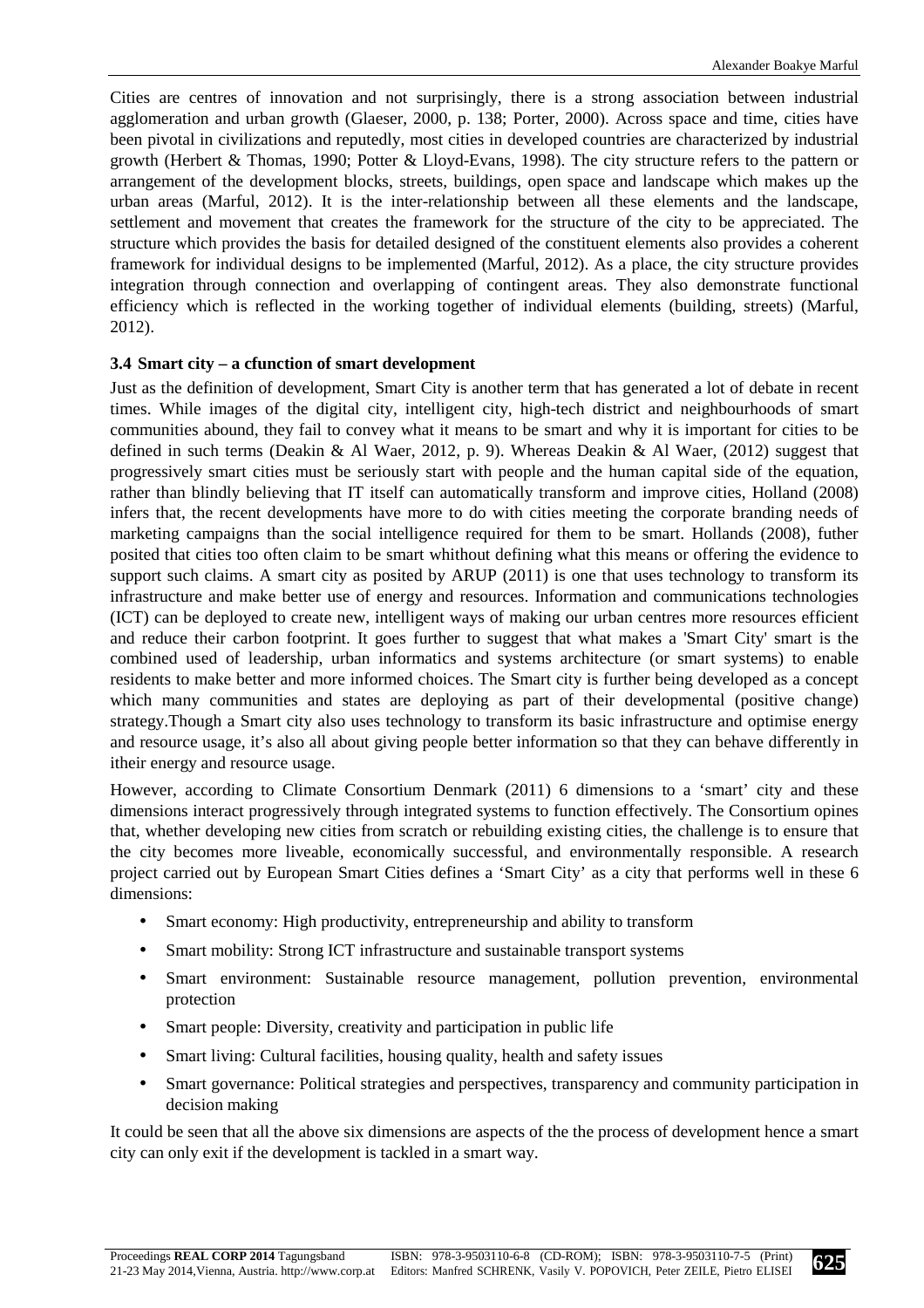### **4 POST-OIL CITY TREND EVOLVEMENT IN SSA**

#### **4.1 What is a post-oil city?**

A Post-Oil City is a relatively large and permanent urban settlement which generally have advanced or complex infrastructural systems which has evolved or been developed after the discovery of oil in the country of location (Marful, 2010). These cities manifest itself by the type of investment and infrastructure that follow the city's development. Due to the hysteria that follows oil find and economy, a lot of basic fundamental process that are considered the building blocks of sustainability are overlooked or side-tracked (Marful, 2012). A vision for the city that considers the entire country as well as the welfare of the current and future populace is critical. This is usually accompanied by a pragmatic action plan that is built on consensus building but not necessarily democratic principles (illiteracy level is critical for a successful democracy). This is really important because after the oil economy becomes a focal issue in national discourse, the people must take ownership of this vision and implement it for the upliftment of the living standard of the entire country (Marful, 2010). Oil and gas which is termed as black gold has also been described as a blessing in many Arabian countries whilst turning out to be a source of a 'curse' in many African countries (Marful, 2012). The difference is the approach of utilization and distribution of wealth and infrastructure that accompany the Post-Oil Cities (Griffiths, 2012).

#### **4.2 Examples of post-oil cities in SSA**

The effect of post-oil economy in SSA does not depict the type of scenarios evident in the Middle Eastern countries with respect to city development and fabric. Most cities in the Middle East have transformed their developmental agenda and strategy into a smart one and are now pursuing what they term as smart cities. In countries like Nigeria and Angola which possess about 75% of SSA oil capacity, their cities shows evidence of some level of massive transformations but shy away from being called smart. (Ebehard & Shkaratan, 2012). From table 1 below, although Sudan and South Sudan have mature production of oil, the effects of income accrued from the oil-economy is yet to be felt across the countries. What is going on in Nigeria and Angola cannot be compared to the effect of the oil -economy on the Middle Eastern Countries like Kuwait, United Arab Emirates, Qatar and Saudi Arabia. Although Abuja and other satellite towns are undergoing massive urban transformations, oil cities like Port Harcourt is nothing to be proud of. New SSA Post-Oil countries like Ghana, Uganda and Niger are also experiencing some levels of uncoordinated massive urban transformations which looks like a wholesale copying of the styles from the Middle East without any recourse to the effect from and on climate. Almost all the capital and industrial cities of the top five oil producers in SSA are potential post-oil cities but are all experiencing uncoordinated developments without any grand developmental vision for the urban fringes and the rural peripheries.

| <b>Mature Production</b>           | <b>Production Management</b>   | <b>Production Growth</b>          | <b>New Producers</b>                |
|------------------------------------|--------------------------------|-----------------------------------|-------------------------------------|
| Production is forecast to decrease | Forecast production is flat or | Production is forecast to grow in | Oil Production is expected to start |
| because of natural decline in      | steadily increasing. New       | countries that are relatively new | sometime within the next five       |
| mature fields. New production      | production coming on-stream    | producers as additional fields    | years                               |
| may come on-stream, but volumes    | equals or exceeds the natural  | come on-stream                    |                                     |
| are not large enough to offset the | decline in mature fields       |                                   |                                     |
| declines                           |                                |                                   |                                     |
| Sudan and South Sudan              | Nigeria                        | Ghana                             | Uganda                              |
| <b>Equatorial Guinea</b>           | Angola                         | Niger                             | Magadascar                          |
| Gabon                              | Congo (Brazzaville)            |                                   |                                     |
| Cameroon                           | South Africa                   |                                   |                                     |
| Chad                               | <b>Ivory Coast</b>             |                                   |                                     |
| Congo (Kingshasa)                  |                                |                                   |                                     |

Table 1: An Overview of SSA Countries with potential Post-Oil Economies. Source: (Adapted from Griffiths 2012)



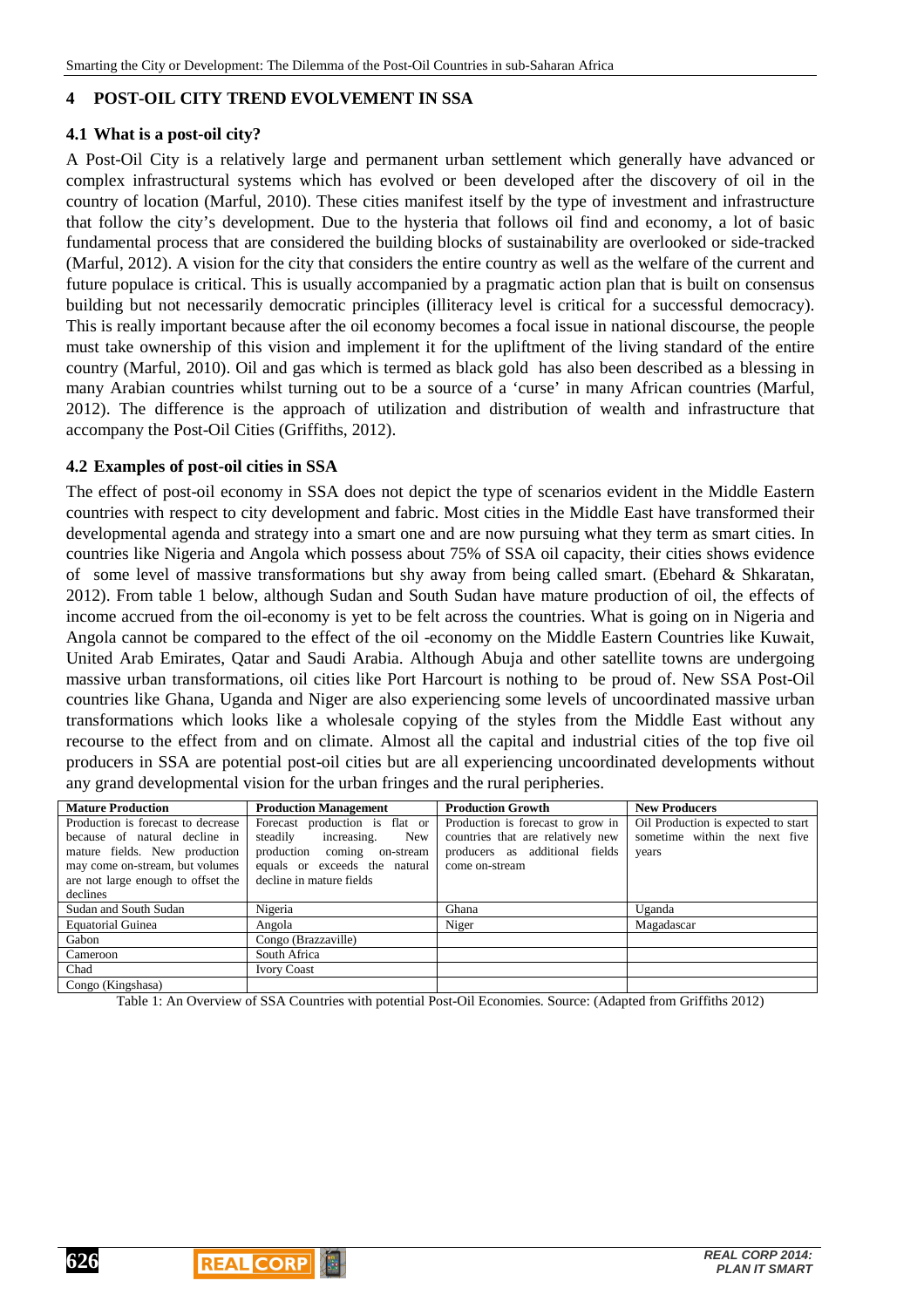# Top SSA Liquid Fuels Producers in 2012

| <b>Country</b>                               | <b>Production</b><br>(million bbl/d) |  |
|----------------------------------------------|--------------------------------------|--|
| <b>Nigeria</b>                               | 2.52                                 |  |
| Angola                                       | 1.87                                 |  |
| <b>Equatorial Guinea</b>                     | 0.32                                 |  |
| Congo (Brazzaville)                          | 0.29                                 |  |
| Gabon                                        | 0.24                                 |  |
| Other SSA                                    | 0.64                                 |  |
| <b>Total SSA</b>                             | 5.88                                 |  |
| Source: EIA, International Energy Statistics |                                      |  |



Figure 1: Liquid Fuel Production Overview for SSA

# **5 MORPHOLOGICAL DYNAMICS OF SMARTNESS IN SSA COUNTRIES**

If people can work and operate businesses from anywhere, the organic development of cities would not need to be restructured. However, due to lack of creative solutions for the so called chaotic communities, Grid plan structured formation is predominantly used. The rate of wiping out the fractal communities which coincidentally happens to be the marginilised sections of the old cities in SSA shall be reduced due to the intelligent systems and community consultations that comes with smart community development.

## **5.1 How Fractals Manifest in SSA Communities**

The morphology of the communal spaces in Tropical SSA is a direct reflection of some aspects of the morphological details inherent within its traditional housing units. Roberts (1996, p.87), makes it clear that the basic settlement unit is a house and thus it is also evident from the most superficial observations that settlement forms have close and complex relationships with human culture, reflecting lifestyles and aspirations. At the first glance of it appears chaotic and more of a labyrinth than a functional plan of a unit within small settlement (Griaule, ibid p. 97; Oliver,1976, p.13).

Based on the recognition that urban patterns are highly complex, heterogeneous and hierarchically ordered revealing self-similarity across scales, numerous models of fractal analysis have been applied at the study of the urbanization processes. Fractals are by definition complex, hierarchically ordered structures revealing self-similarity across scales presenting remarkable similarities to urban built-up patterns, urban boundaries, land use distribution etc. Fractals have been widely used in order to distinguish between different urban typologies (Frankhauser 1998), to measure the degree of urban sprawl and examine the way cities expand in space and time (Batty & Longley 1994).Prior to the formalisation of Fractal Geometry by Benoit Mandelbrot in the late 1970s, Doxiadis' Ekistics (Doxiadis 1968; Batty and Longley 1994, p.33) which represent one of the most complete statement of organic approach to city planning was used to identify most of the cities in Africa.

More so, based on the speed at which cities change or the scale of the development, one can classify a city as naturally (organically) or planned. In terms of visual and statistical order, organic towns when viewed in plan form resembles cell growth, weaving in and out of the landscape, closely following the terrain and other natural features embodying the technology of movement through the main transport routes like spider webs or tree-like forms focussed on centres which usually contains the origin of growth. Hence these organic city structure and layout usually depict some levels of fractal geometry it its structural formation. Fractals are self-similar , at least in general sense. It also can be described as hierachy of self similar objects and modules and are ordered hierachically accross many scales. (Batty & Paul, 1994). These manifestations is eveident in almost all the post-oil countries whoes cities are under massive transformation.

## **5.2 Implications of Smartness on Fractal and Marginalised Communities (FMC) In SSA**

Whereas living the Smart Development Concept will make communities in SSA resilient, following a leapfrog approach to smart city ideology will just create more fragile and marginalised communities within the urban centres. As resiliency involves self-sufficiency, smart development with the vision of smart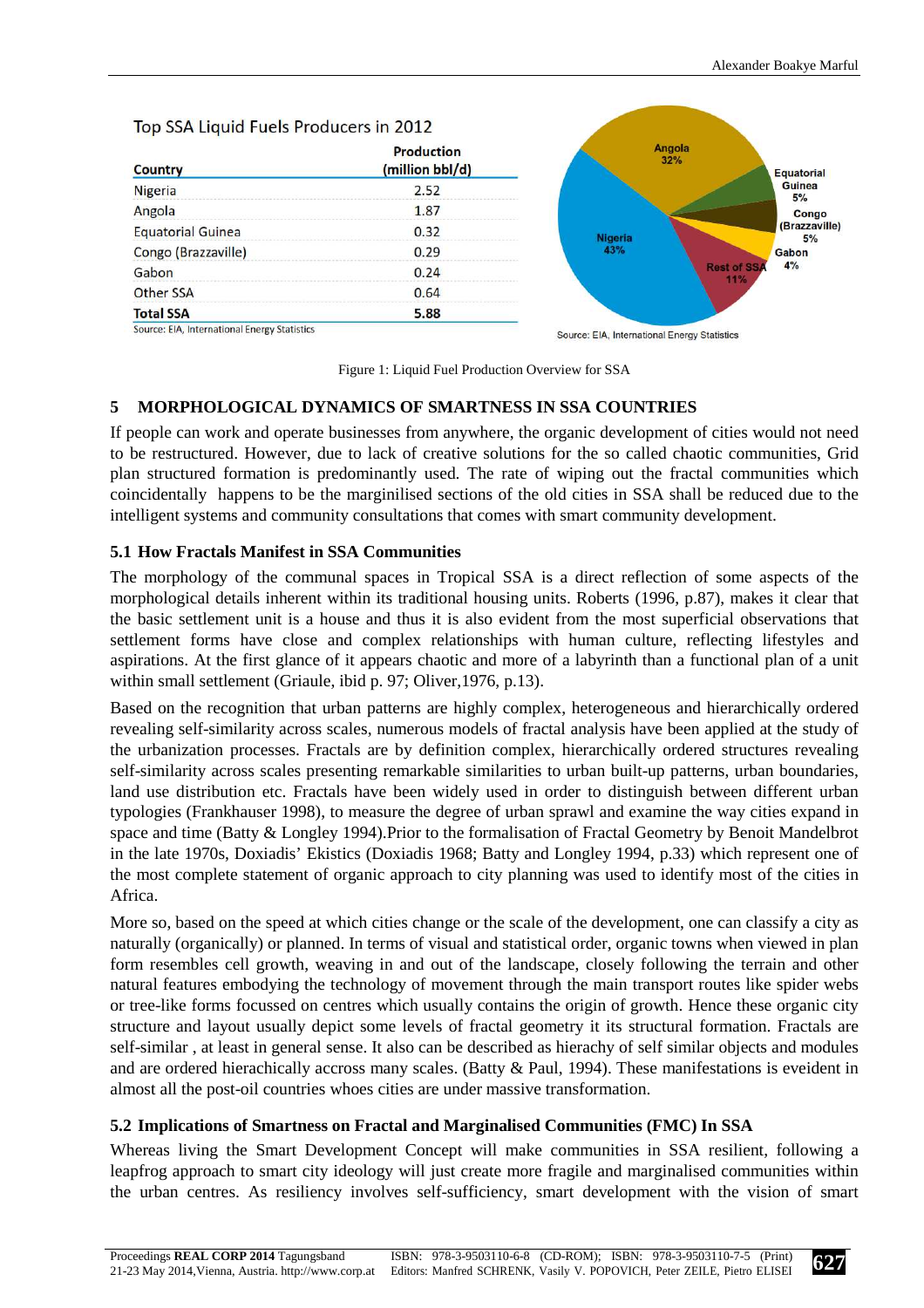communities (not cities), will help create more sustainable supplies of goods and services including food, fuel and power, water as well as the ability to source basic materials and manufacture everyday goods and services. In SSA self-sufficiency is long overdue and ought to be considered as efficient integration of the rural and urban regions to wean off total dependency on imports, grants and foreign aid. The smarting of the communities would invariably create cities and neighbourhoods that would embrace density, diversity and mix of uses, users, building types, and public spaces. Since most of the fractal communities happened to be the areas marginalised in the cities in SSA, the idea of making all old city centres and downtown to be slum would be checked.

Through the use of mobility management as a result of the smart concept for the fractal communities, could prioritize walking as the preferred mode of travel, and as a defining component of a healthy quality of life. As a destination of most in-migrants and brisk commerce, the smart fractal communities could also develop in a way that is transit supportive. Instead re-planning these marginalised areas to be grid structure, the neighbourhoods could focus energy and resources on conserving, enhancing, and creating strong, vibrant places, which are a significant component of the neighbourhood's structure and of the community's identity. This shall promote tourism and increase the local economy through the growing and production of the resources they need, in close proximity (200 kilometre radius). More so, apart from developing building types and urban forms with reduced servicing costs, and reduced environmental footprints these emerging smart communities would enhance active participation of community members, at all scales mobile phone apps. These new qualities that could be accrued to the fractal communities could make them more resilient and bring some meaning into the perceived chaotic urban structure.

# **6 THE WAY FORWARD TO SMARTNESS IN DEVELOPING COUNTRIES**

## **6.1 Recommendations**

With the current unprecedented population growth, increase rate of urbanism and the advent of the post-oil economy SSA are experiencing growth pains in its cities. Critical growing pains of SSA cities include such things as air and water pollution, congestion, noise, urban sprawl, overburdened infrastructure, inadequate public services, and the social consequences of unaffordable housing, under-employment, crime, and underprivilege. Rising concerns about global climate change over the past decade have also elevated energy consumption and  $CO_2$  emissions to the top of the list of urbanisation challenges (Hodgkinson, 2011). One could legitimately ask, why would influx of oil-economy create growth pains? The lack or absence of well prepared development plans and agenda to utilise these finacial influx aggravate the already existing problems without providing any meaningful solution. Hence it is recommended that the Policies, Development Planning, Technology, Human Capacity and Accessibility of basic infrastructures needs to be 'smarted' to spearhead smart development which could culminate to smart communities of which smart cities are part.

- Smart policies: Simplifying requirements for rural electrification schemes, defining common ground rules for integrating technologies and business practices, balancing cost recovery mechanisms for utilities, identifying better ways to support effective demandside management, and developing new policies to support the integration of distributed generation. All such policies would need to be underpinned by welldefined performance goals and transparent metrics to ensure effective monitoring of anticipated benefits. In SSA, leveraging international Smart city frameworks for smart communities, legislation, regulation and standards, and adjusting them to the subSaharan African contextwill are essential. New policies may need to diverge from international precedent, in order to prioritize access to affordable utilityservices for the poor, respond to rapid demand growth and urbanisation, and reduce theft of electricity and utility assets. Such policies should enable access through flexible, no-regret electrification strategies that accommodate expansions of stand alone systems, mini and national grids, and that support their integration.
- Smart Planning: Adjusting the planning system and education to local circumstances and developing design principles that ensure an effective interoperability of existing and new grids, leading to even smarter communities over time. In SSA a balanced approach between regional planning integration, national development strategy and deepened decentralisation is required.



**628**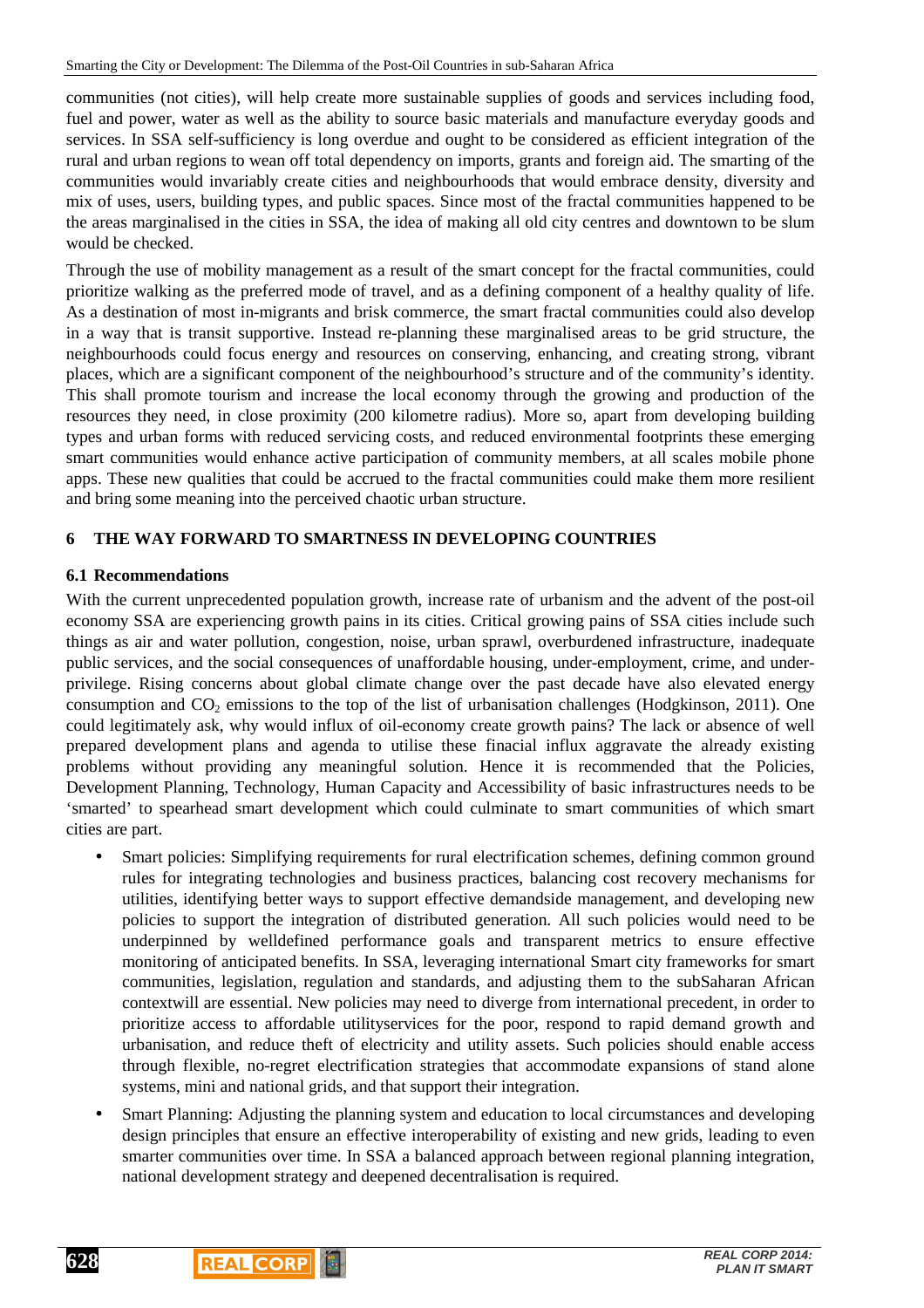- Smart Technologies: Deploying proven smart technologies, optimising interoperability with emerging technologies, and developing future solutions to best address electrification needs. For SSA, The technology deployment path will vary widely at regional and country levels due to diverse needs and goals of different societies and markets. Defining these technology pathways and markets and verifying them through pilot projects will be important first steps.
- Smart People: Building stakeholder capacityto facilitate the transition to Smart Communities, to manage and administer thesecommunities and to attract and actively engage the private sector and consumers so that as many people a possible profit from the transition. For example in SSA, educating consumers in sub-Saharan Africa about efficient electricity use whilst moving towards Smart Grids will be essential, especially for those who previously had no access. Training tools and materials about state-of-the-art power systems will also need to be widely disseminated. Specific attention needs to be paid to the training of off-grid communities so they can manage and maintain mini grid systems in a sustainable fashion.
- Smart Accessbility: Ensuring universal access to basic utilities like electricity and water. This could be done by encouraging that utilities are tapped off from larger grid extension projects to local customers' enroute. Connections for large consumers are often the primary driver for grid extensions. Such extensions may offer a great opportunity to connect the underserved at the same time; Using grid technologies that can cope with fluctuating supply and demand in rural areas and thus increase supply quality of supply, for example by building on strategic load control and management instead of conventional load shedding; Also introducing hybrid and off-grid electrification for communities that is difficult for the grid extension.

# **7 CONCLUSION**

Smarting Cities in SSA should not be the goal and vision but Smarting the Development and Communities. The rural fringes and territories represent a vital segment of the SSA region. Hence when the cities get 'Smarted' and the entire development and its process remain in the status quo, it will serve as a pull factor for the rural-urban migration. This would in the long-run off-set any gains that might have been made on the smarting of the cities as in-migrants usually tend to develop slums within the cities.The inter-dependency of the villages and the cities in SSA is so crucial that any attempt to smart one prtion without the other will not solve the problem of the rapid urbanisation with its negative effects.

- E-Urban Planning and Development: Online publication of city policy and planning information, online processing of development submissions, online forums to promote citizen participation in the urban planning discussions.
- E- Governance: All appropraite public services are available online, over the phone or both to boost productivity and reduce unnecessary travel. Open access to public data encourages more eyes and transparency as well as good governance which is the missing puzzle for the the anti-corruption drive for the oil funds.

Apart from the above two basic strategies, the developmentprocessshould also encompass preparation, implementation and adhearance to a vision for ICT industry and leadership. This in the long run shall feed into promoting a digital economy as well as a digital inclusion and ICT Capacity building for all. In addition to these, promotion of centres of innovation and technology clusters as well as research and development need to be done religiously. Policies and regulation to monitor infrastructure development, management and maintenance needs to be pursued. Effort ought to be made my governments to showcase best examples through the media and the public sector. Subsequently, awards and incentives could be used to promote startup enterprises that develop supporting Apps and softwares to enhance the quality of life for rural and urban poor. Smarting the cities in SSA will make the communities eficient but not necessarily effective. Being effective is doing getting things done in the right way but these things may be the wrong ones as it may not have any direct impact on the quality of ife of the entire country. Nevertheless, when the development is 'smarted' it would make the communities effective. As effective communities do the right things in effecient way.